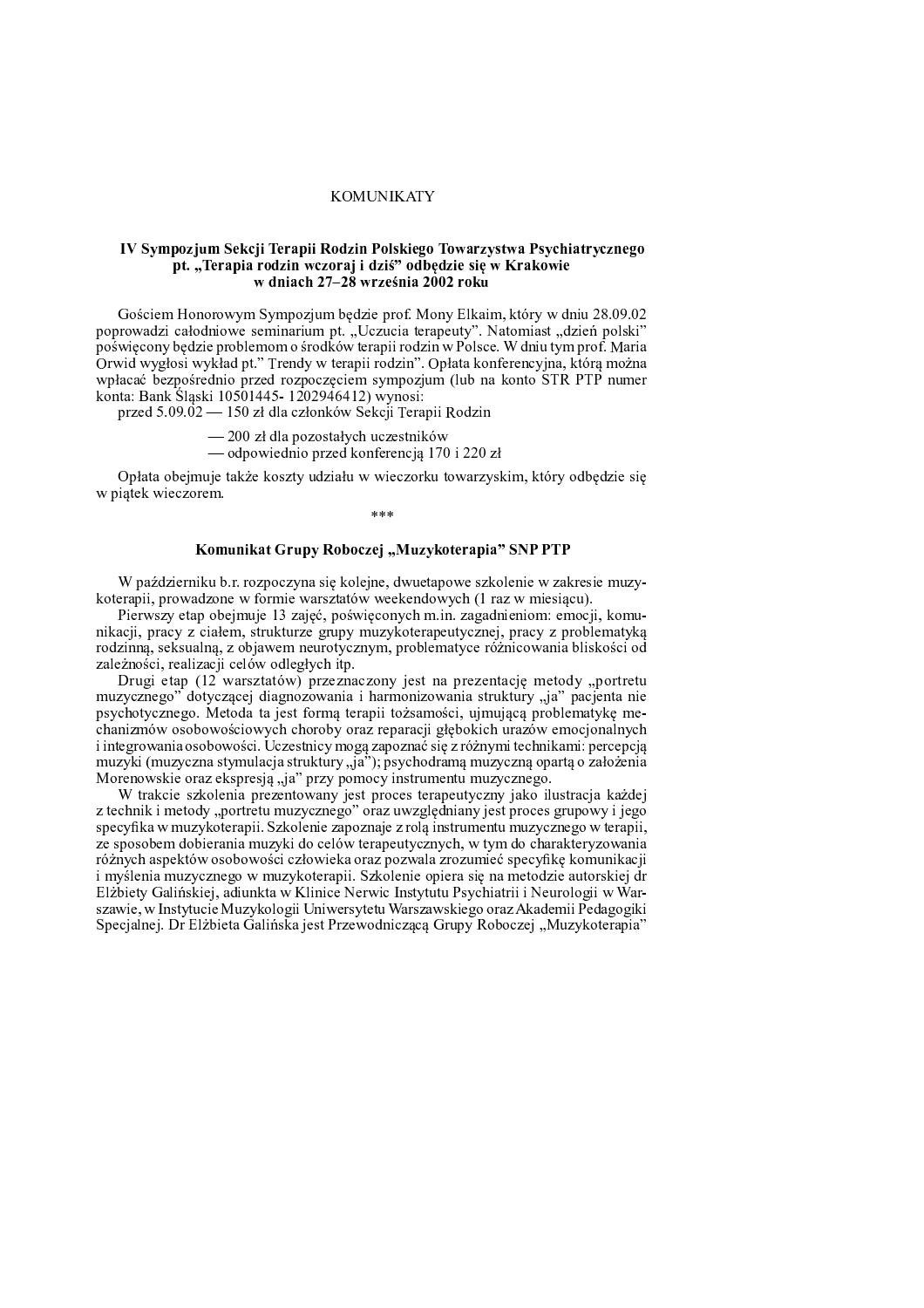Sekcji Naukowej Psychoterapii PTP oraz reprezentantem Polski w Europejskim Komitecie ds. Muzykoterapii. Osoby zainteresowane szkoleniem mogą uzyskać informacje pod numerem (0-22) 642-95-16.

i<br>Ar de de

W dniach 25–29 września 2002 roku w Rzymie odbedzie sie 9th Congress of the European Society of Hypnosis pt. "Hypnosis and the Other Therapeutic Modalities in the New Millennium". Informacje: www.hypnosis.it, e-mail: ipnosii@tin.it

W dniach 22-24 października 2002 roku odbędzie się w Krakowie Konferencja pt.<br>"Psychologia współczesna – oczekiwania i rzeczywistość". Najważniejsze tematy konferencji:

Psychologiczne dylematy współczesnego człowieka, psychologia wobec zagrożeń współczesnego świata, psychologia w praktyce klinicznej. Psychologia rozwoju i edukacji, relacji międzyludzkich, promocja zdrowia i podnoszenie jakości życia, pomoc psychologiczna w praktyce życia codziennego, warsztat badawczy współczesnej psychologii.<br>Opłata konferencyjna wynosi 275,- PLN. Zgłoszenia tematów oraz formy wystąpienia proszę wysyłać do Organizatora, Katedry Psychologii Akademii Pedagogicznej, 30-084 Kraków, ul. Podchorążych 2, telefon: 637-47-77 w. 332, fax: 637-22-43.

 $***$ 

W dniach 10–12 października 2002 roku odbędzie się w Valdivia (Chile) 57. Chilijski Kongres "Neurologia, Psychiatria i Neurochirurgia". Sekretariat: Sra. Susana Salvadores, e-mail: socnpsnc.secgeneral@terra.cl

### $***$

III Konferencja z cyklu "SCHIZOFRENIA: RÓZNE KONTEKSTY, RÓZNE TERA-PIE" odbędzie się w Krakowie, w dniach 15-16 listopada 2002 w Instytucie Polonijnym UJ w Przegorzałach. Organizatorzy: Katedra Psychiatrii CM UJ, Sekcja Naukowej Psychoterapii PTP, Sekcja Terapii Rodzin PTP, Sekcja Psychiatrii Środowiskowej i Rehabilitacji PTP, Stowarzyszenie na Rzecz Rozwoju Psychiatrii i Opieki Środowiskowej. Zgłoszenia należy przesyłać na adres: 31-115 Kraków, pl. Sikorskiego 2/8, tel.: (12)421-51-17, tel./ fax: (12)422-56-74. Z uwagi na ograniczona ilość miejsc zgłoszenia przyjmowane będą do 30 czerwca. Oplata konferencyjna wynosi 120. - zł (uczestnictwo w wykładach i warsztatach, materiały konferencyjne, dwa obiady, kawa i herbata w przerwach). Aby wziąć udział w bankiecie należy dodatkowo wpłacić 30,- zł. Wpłaty należy kierować na konto: Stowarzyszenia na Rzecz Rozwoju Psychiatrii i Opieki Środowiskowej, BANK PKO S.A. I 0/Kraków, Rynek Główny 31, nr konta: 12401431-7501201-2700-401112-001.

### $4.4.4$

I. Międzynarodowa Konferencja pt. "Alkohol, Etyka, Społeczeństwo" dobędzie się w Dublinie w dniach 16-18.10.2002 roku. Organizatorzy to Międzynarodowe Centrum for Alcohol Policies oraz Irlandzki College Narodowy. Zgłoszenia: www.icap.org

Dodatkowe informacje tel +1 202 986 1159 lub: e-mail amcclendon@icap.org

 $* * *$ 

III. XI Konferencja Szkoleniowo-Naukowa z cyklu Psychiatria Środowiskowa pt. "Jakość – Satysfakcja – Koszty" odbędzie się 13-14 września w Tworkach. Konferencja jest organizowana przez Komisję Szpitalnictwa PTP i Szpital Psychiatryczny w Pruszko $wie-Tworkach.$ 

Organizatorzy - tel. prefix/22 758-63-71, fax 0 22 758-75-70, e-mail: tworki@friko6.